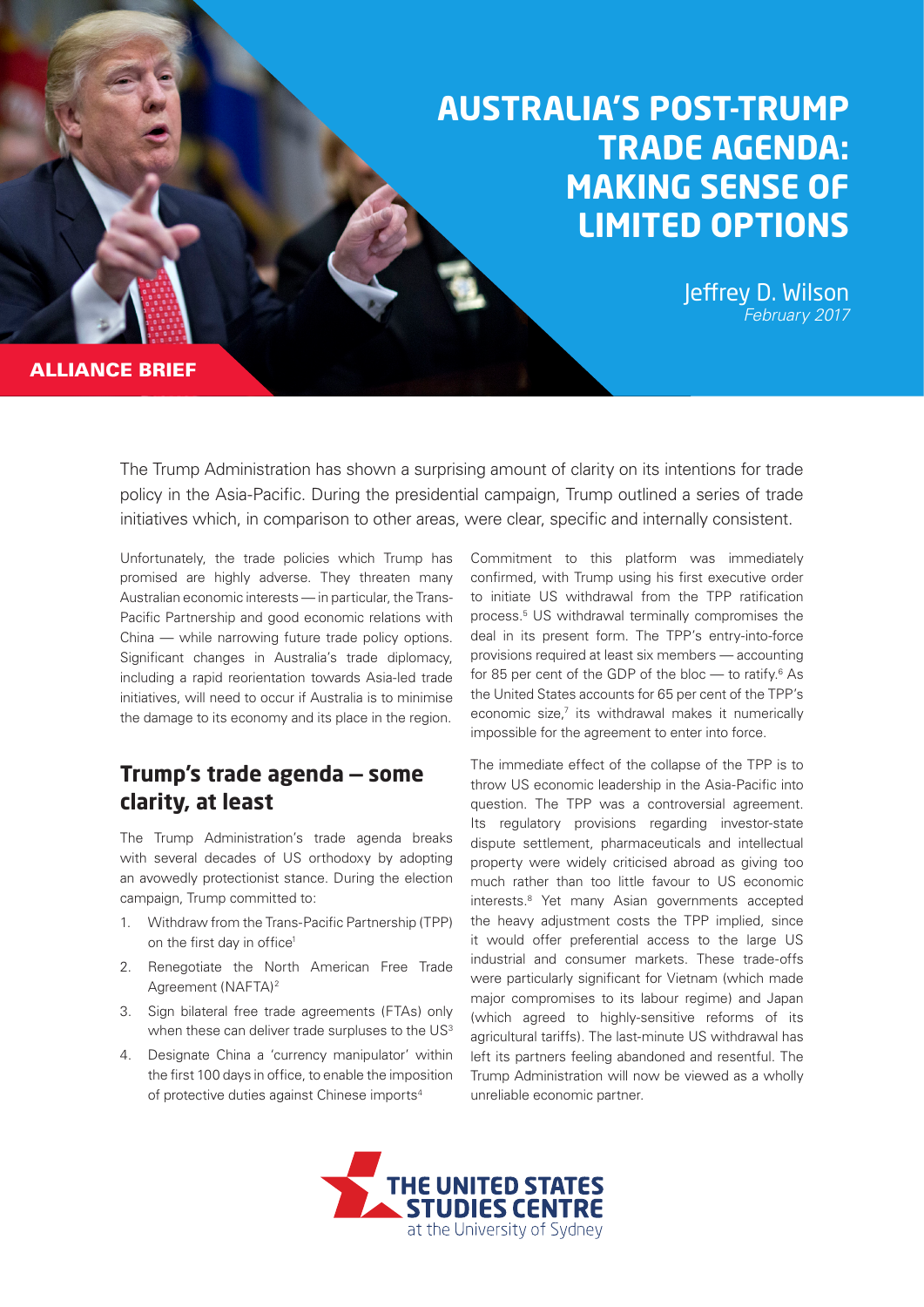Threats against NAFTA will not do much good for US interests in its own backyard either. During the presidential campaign, Trump frequently labelled it the "worst deal ever", and promised to renegotiate the deal. The Canadian prime minister has agreed to dialogue on NAFTA;<sup>9</sup> while the Mexican president has agreed to 'discuss but not renegotiate' the treaty.<sup>10</sup> Within days of the inauguration, the head of Trump's strategic and policy forum met with the Canadian prime minister and cabinet to discuss NAFTA renegotiation.<sup>11</sup> But as former Deputy USTR Wendy Cutler has pointed out, in any renegotiation process Canada and Mexico would rightly demand concessions of their own in turn.12 Compounding matters, the administration has threatened to impose a 20 per cent tariff on Mexican imports if Mexico refuses to contribute to the construction of a promised border wall between the countries.13

Perhaps most worrying have been trade policy threats directed at China. During the campaign, Trump made much of the fact that China accounted for half the US trade deficit, and promised to officially designate the country a 'currency manipulator' within his first 100 days in office.14 This designation sets the trigger for the imposition of retaliatory tariffs — potentially as high as 45 per cent — against Chinese imports. However, any such move would likely be in breach of WTO rules, as China is currently over- rather than under-valuing the RMB. It may also invite immediate retaliation from China, in the form of tit-for-tat tariffs on US exports. Several analysts have expressed concern that this could potentially spiral into a bilateral trade war.15

The collapse of the Trans-Pacific Partnership means the United States has relinquished what little influence it had over the future shape of the regional trade system.

Overall, Trump's trade policies will thoroughly delegitimise the US leadership in global and regional economic diplomacy. Long-standing partners will be harmed by moves against the TPP and NAFTA, whose exporters stand to lose preferential access to the US market. Trade relations with China may become openly hostile, causing havoc both for industries that span the

world's two largest economies and third parties that trade with them. The collapse of the TPP means the United States has relinquished what little influence it had over the future shape of the regional trade system.

### **Is a trade war with China realistic?**

A possible trade war between the United States and China is often considered the single biggest threat of the Trump Administration to Australia.16 Yet it is not as likely as many believe.

Despite fiery rhetoric during the campaign, Trump's official trade platform<sup>17</sup> is surprisingly modest on this issue. It only promises to: (a) instruct the Treasury Secretary to label China a currency manipulator; and (b) instruct the USTR to bring trade cases against alleged Chinese trade subsidies.

The latter is a relatively uncontroversial policy, as the USTR already brings many trade cases against China via the WTO's dispute settlement mechanism. During the Obama Administration, the USTR launched 21 WTO enforcement complaints — 12 of which were directed at China — and prevailed in every case decided thus far.18 It is therefore the former commitment to designate China a currency manipulator — that potentially threatens trade war.

To be sure, applying this designation does not commit the United States to retaliatory action.19 As per the Omnibus Trade and Competitiveness Act of 1988, doing so only requires the Treasury to "initiate negotiations" with China over its exchange rate policy. But as monetary policy interventions by the People's Bank of China in recent years have applied upward pressure on the RMB, it is unclear what further actions the United States could realistically demand China undertake. Only once such bilateral negotiations fail could trade remedies be applied. The application of remedies is a distinct second step that follows the currency manipulator designation, and remains at the administration's future discretion.

Doing so would be hugely detrimental to the US economy. It would impose massive costs on US businesses, stoke domestic inflation, invite tit-for-tat retaliation by China, and would likely be found to be in breach of WTO rules.<sup>20</sup> Nor would it do much for job creation,<sup>21</sup> as the selective imposition of tariffs against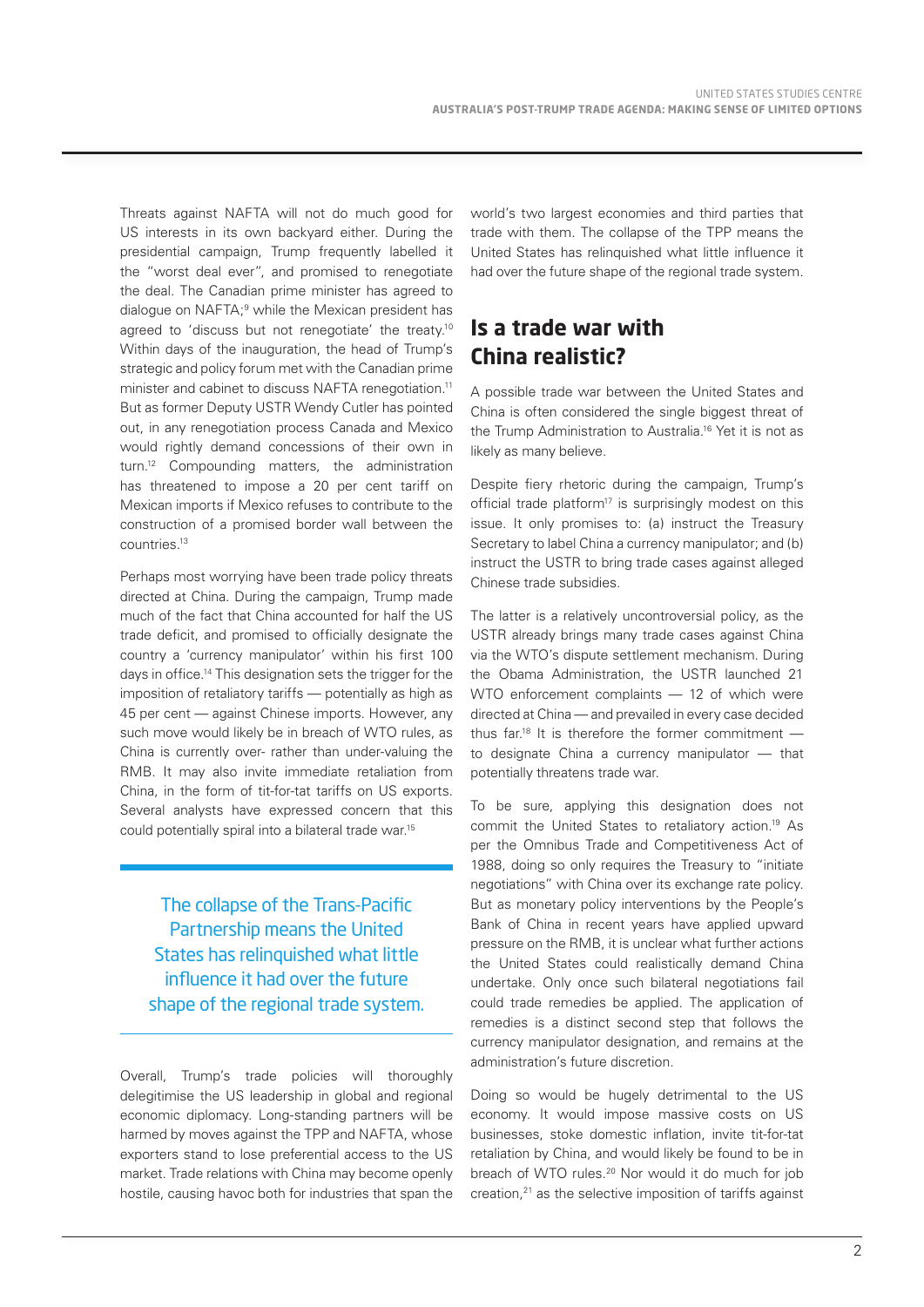China cannot create jobs in globalised industries where the United States lacks current industrial capacity, let alone comparative advantages.

These considerations mean that Trump's trade threats against China are likely "more political than practical".<sup>22</sup> Rather than a genuine policy commitment, they simply reflect an instrumental electoral strategy designed to appeal to protectionist constituents at home. Designed with 'room to move', the administration can progressively back away once in office if it wishes to avoid the economic costs that would follow. Applying the 'currency manipulator' certainly sends political signals to China, but does not fully commit the two to a mutually destructive trade war yet.

## **Australia's limited options: RCEP, regional economic diplomacy, and China**

Australia now finds its trade policy options severely circumscribed. In part, this is because the question remains as to how the Trump Administration will execute its agenda. While its trade policy commitments are clear and consistent, they are also politically risky and economically destructive. Some of the more dramatic elements — such as a fractious renegotiation of NAFTA, or trade war with China — will hopefully be moderated. However, the costs to Australia also reflect the fact that Trump is taking several moves in Asia that directly threaten Australia's trade interests.

The collapse of the TPP denies Australia its number one trade policy priority — an open, multilateral and ambitious reinvigoration of the regional trade architecture. The China-backed Regional Comprehensive Economic Partnership (RCEP) agreement is now being viewed as a credible alternative. RCEP is similar to the TPP in that it promises a new 'mega-regional' trade agreement for Asia. However, it is far from a perfect substitute. Its reform ambitions are considerably lower, eschewing most of the TPP's regulatory provisions in favour of a focus on the traditional trade matters of market access and tariffs. It also has a radically different membership model, achieving full coverage of 'Asia' — particularly, China, India and Indonesia — while excluding 'Pacific' economies such as the United States.<sup>23</sup>

The Australian government is yet to recalibrate its Asian trade strategy in the wake of the Trump shock. It has frequently reiterated its support for the TPP since

the election;<sup>24</sup> and following the official US withdrawal in January the trade minister announced a strategy of 'reconstituting' the TPP without US involvement.25 However, this is not politically realistic. The bargain underlying the TPP involved Asian governments undertaking US-demanded regulatory reforms in exchange for preferential access to the large US market. In the absence of the United States, Asian governments will see no benefit in persisting with the agreement. Indeed, the Japanese government has said the TPP is "meaningless" without the United States, and will not seek to revive the deal with a different membership or ratification requirements.26

With the Trans-Pacific Partnership — both in its current and potentially revised forms — now unviable, Australia needs a new trade policy strategy. Active participation in the ongoing Regional Comprehensive Economic Partnership negotiations is a prudent option.

With the TPP — both in its current and potentially revised forms — now unviable, Australia needs a new trade policy strategy. Active participation in the ongoing RCEP negotiations is a prudent option. To be sure, RCEP is likely to offer much less for Australia than the TPP, particularly in terms of services and agriculture.27 However, the fact that it will contribute to trade liberalisation at all makes it a defensible 'second best' strategy, particularly given that it offers a multilateral approach covering many of Australia's key export markets. Australian trade negotiations should now push for the most ambitious text possible as RCEP talks move towards completion in 2017. A key goal is securing an open accession mechanism, which would allow additional countries (potentially including a post-Trump United States) to join in the future.

Trump has signalled a renewed interest in bilateral trade agreements,<sup>28</sup> and with the TPP collapse many regional governments are likely to make similar moves. Some have suggested this is an appropriate way forward for Australia.29 However, Australia already has bilateral agreements with all its key trade partners,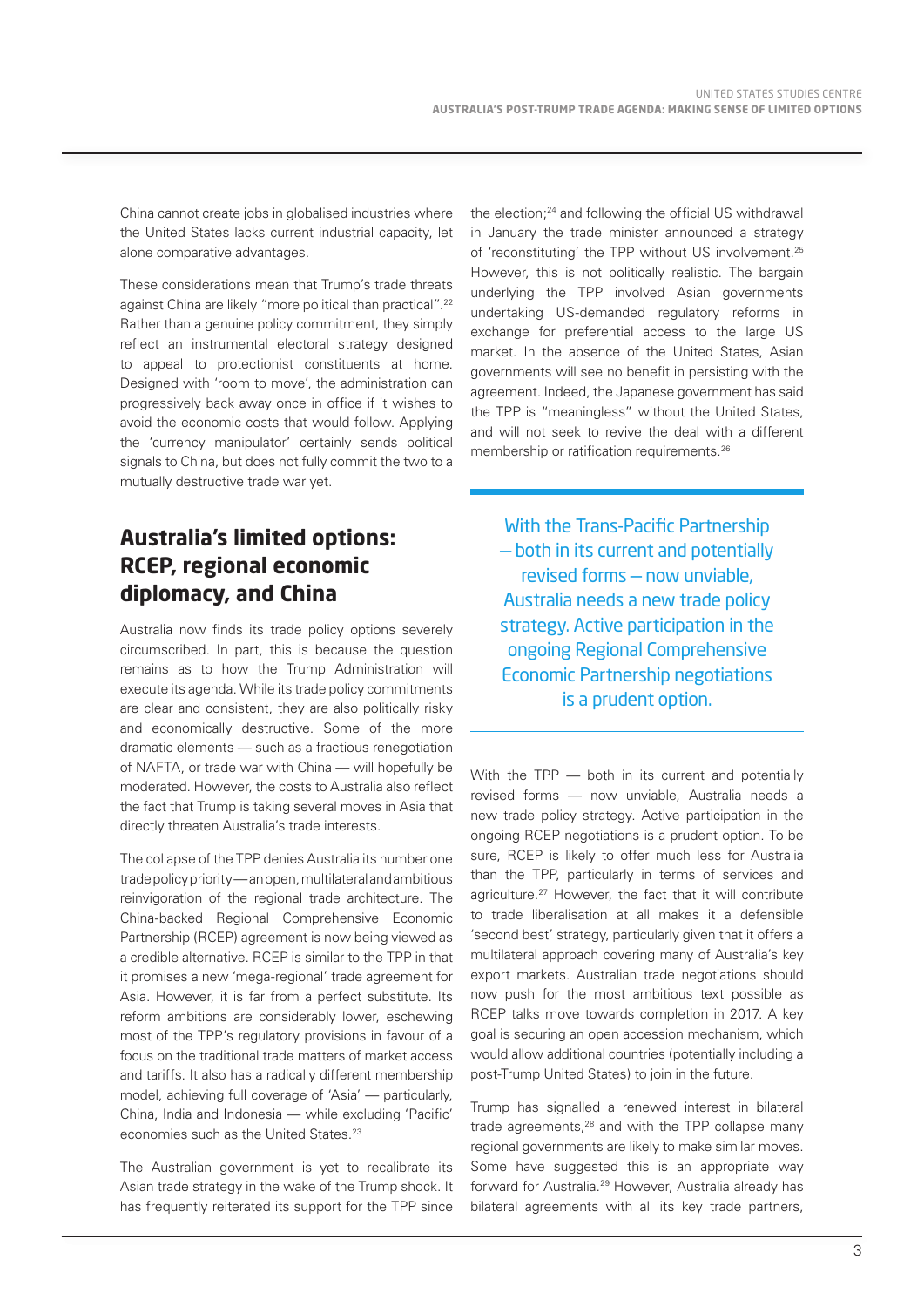with the exceptions of Indonesia and India where FTA negotiations are currently underway. Simply 'doing more bilaterals' is unlikely to deliver meaningful gains, as these will be with relatively small trade partners and thus yield progressively diminishing returns. New mechanisms for advancing liberalisation with Australia's existing FTA partners — such as sectoral dialogues for key industries, trade-linked economic and technical cooperation, and intensified economic diplomacy — need to be explored instead.

Australia also needs to hedge against the unlikely (but potentially catastrophic) event of Trump following through on trade threats against China. Were a trade war between the United States and China to occur, Australia may find itself in the invidious position of being asked to take sides between its first and third most important trade partners. Australian diplomats will need to find ways to reinforce the bilateral economic relationship with China, in order to counteract the damage of deteriorating Sino-US ties. Active contributions to the Asian Infrastructure Investment Bank's work, alongside support for Chinese initiatives in multilateral economic fora (such as the G20, APEC and the EAS) would go some way to manage these risks.

None of these trade policy options are particularly attractive for Australia. As a small open economy, the country would be much better served by high-quality multilateral liberalisation (i.e. the TPP) and trust-based relations between the region's two major economic powers. But with the regional trade environment already deteriorating, Australian trade diplomacy needs to move beyond the TPP and embrace alternate initiatives focused on Asian partners. If current trade strategies are not adjusted, the Australian economy will find itself the victim of a Trump-induced trade policy shock.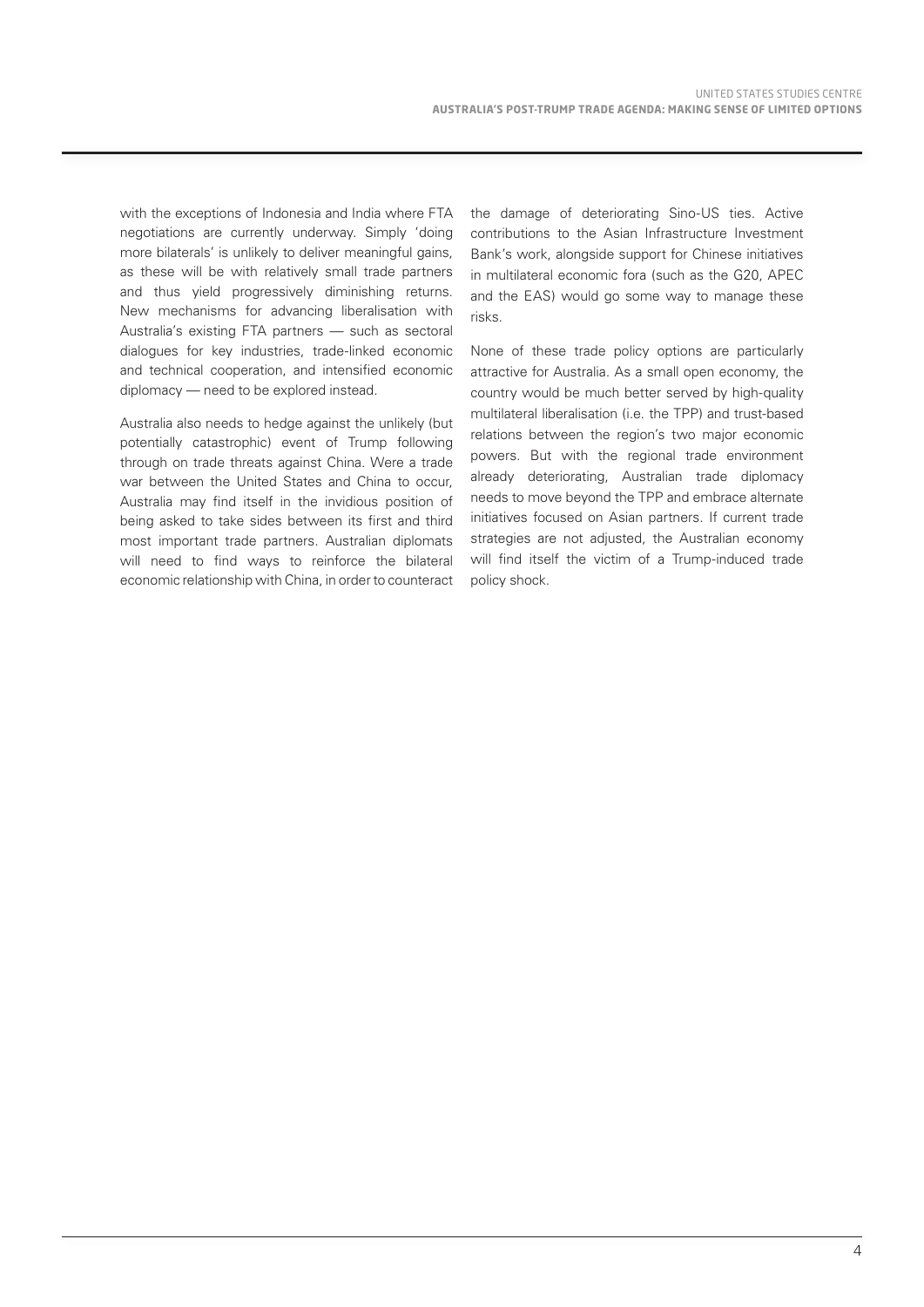### **Endnotes**

- 1. Matthew Doran, "Donald Trump vows to withdraw from Trans-Pacific Partnership trade deal", *ABC News*, 22 November 2016, available at http://www.abc.net. au/news/2016-11-22/trump-vows-towithdraw-from-tpp-trade-deal/8045236
- 2. Stratfor, "Negotiating NAFTA's Future", 14 November 2016, available at https://www. stratfor.com/analysis/negotiating-naftas-future
- 3. Claude Barfield, "How Trump's trade policy is dividing Republicans", *East Asia Forum*, 28 July 2016, available at http://www. eastasiaforum.org/2016/07/28/how-trumpstrade-policy-is-dividing-republicans/
- 4. Saumya Vaishanpayan, "Donald Trump Charges China With Yuan Manipulation—Again", *Wall Street Journal*, 26 July 2016, available at http:// www.wsj.com/articles/donald-trump-chargeschina-with-yuan-manipulationagain-1474943701
- 5. Jeremy Diamond and Dana Bash, "Trump signs order withdrawing from TPP", *CNN Politics*, 24 January 2017, available at http://edition. cnn.com/2017/01/23/politics/trans-pacificpartnership-trade-deal-withdrawal-trumpsfirst-executive-action-monday-sources-say/
- 6. Article 30.5 of the *Trans-Pacific Partnership Agreement* (2015), available at https://ustr. gov/trade-agreements/free-trade-agreements/ trans-pacific-partnership/tpp-full-text
- 7. Author's calculations from UNCTADStat Database, available at http://unctadstat.unctad.org/
- 8. *The Conversation*, "Five things you need to know about the Trans-Pacific Partnership", 6 October 2015, available at https://theconversation. com/five-things-you-need-to-know-aboutthe-trans-pacific-partnership-48653
- 9. Emily Tamkin, "Trudeau Tells Trump He's Ready to Renegotiate NAFTA", *Foreign Policy*, 10 November 2016, available at https:// foreignpolicy.com/2016/11/10/trudeau-tellstrump-hes-ready-to-renegotiate-nafta/
- 10. *BBC News*, "NAFTA can be discussed, but not renegotiated, says Mexico", 11 November 2016, available at http://www.bbc.com/ news/world-latin-america-37945913
- 11. James Wood, "'Things should go well for Canada,' Trump adviser tells Trudeau

cabinet", *Calgary Herald*, 23 January 2017, available at http://calgaryherald.com/news/ politics/trudeau-cabinet-offers-reassurancesin-face-of-trumps-america-first-vow

- 12. *CNBC*, "Trump's NAFTA revamp would require concessions, may borrow from TPP", 22 November 2016, available at http://www.cnbc. com/2016/11/22/trumps-nafta-revamp-wouldrequire-concessions-may-borrow-from-tpp.html
- 13. http://www.abc.net.au/news/2017-01-27/ enrique-pena-nieto-cancels-talks-withdonald-trump-over-wall/8216322
- 14. Sara Hsu, "How Far Can Trump Go On Chinese Trade Policy?", *Forbes*, 14 November 2016, available at http://www.forbes. com/sites/sarahsu/2016/11/14/how-farcan-trump-go-on-chinese-trade-policy
- 15. David Lawder and Roberta Rampton, "Trump's tariff plan could boomerang, spark trade wars with China, Mexico", *Reuters*, 24 March 2016, available at http://www.reuters.com/article/ususa-election-trump-trade-idUSKCN0WQ0WG
- 16. David Taylor, "China-US trade war the single biggest economic threat to Australia", *ABC News*, 11 January 2017, available at http://www. abc.net.au/news/2017-01-11/trade-war-betweenus-and-china-a-major-threat-to-australia/8172562
- 17. Available at https://www. donaldjtrump.com/policies/trade
- 18. Office of the United States Trade Representative, "The United States Challenges China's Non-Compliance at the WTO on Behalf of American Farmers", available at https://ustr. gov/about-us/policy-offices/press-office/ press-releases/2016/may/us-challengeschina-non-compliance-at-WTO
- 19. Paula Dwyer, "Calling China a Currency Manipulator Could Be Empty Gesture", *Bloomberg*, 17 October 2012, available at https://www.bloomberg.com/view/ articles/2012-10-17/calling-china-a-currencymanipulator-could-be-empty-gesture
- 20. Sara Hsu, "How Far Can Trump Go On Chinese Trade Policy?", *Forbes*, 14 November 2016, available at http://www.forbes.com/sites/ sarahsu/2016/11/14/how-far-can-trump-goon-chinese-trade-policy; Laurence Kotlikoff, "'Currency Manipulation:' An Econ 101 Lesson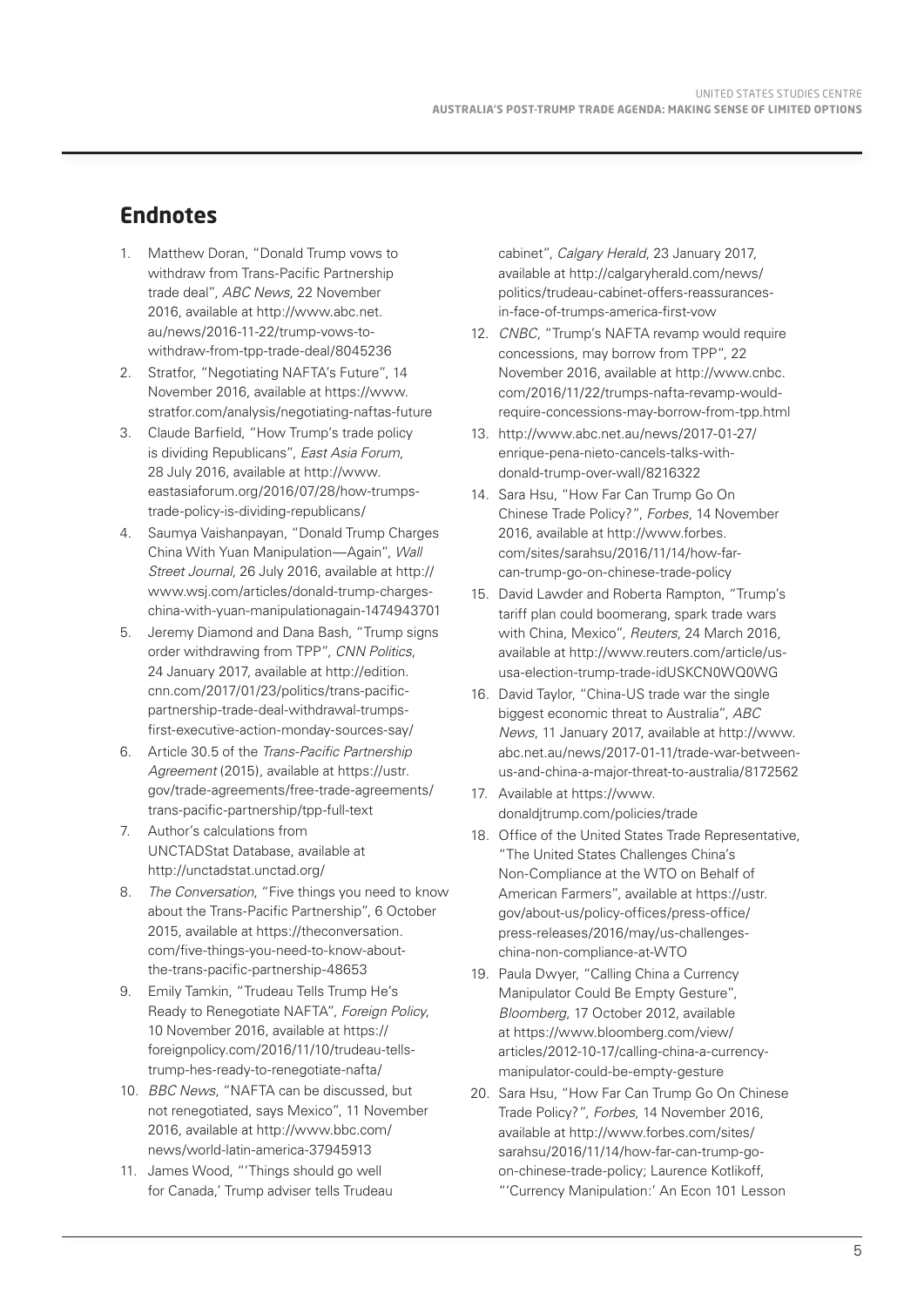For Donald Trump", *Forbes*, 15 November 2016, available at http://www.forbes.com/sites/ kotlikoff/2016/11/15/currency-manipulationan-econ-101-lesson-for-donald-trump

- 21. Binyamin Appelbaum, "Experts warn of backlash in Donald Trump's trade policies", *New York Times*, 2 May 2016, available at http://www.nytimes.com/2016/05/03/us/ politics/donald-trump-trade-policy-china.html
- 22. Enda Curran and Saleha Mohsin, "Trump's Yuan Manipulator Tag May Be More Politics Than Practical", *Bloomberg*, 11 November 2016, available at https://www.bloomberg.com/politics/ articles/2016-11-10/trump-s-yuan-manipulatortag-may-be-more-politics-than-practical
- 23. Jeffrey D. Wilson, *The Regional Comprehensive Economic Partnership: An Indo-Pacific approach to the regional trade architecture?*, Perth: Perth USAsia Centre, January 2017.
- 24. *Sky News*, "Turnbull hopes Trump changes mind on TPP", 20 November 2017, available at http://www.skynews.com.au/news/ top-stories/2016/11/20/turnbull-hopestrump-changes-mind-on-tpp.html
- 25. Henry Belot, "Trans-Pacific Partnership: Government 'flat out' to revise TPP deal

without Donald Trump's support", *ABC News*, 23 January 2017, available at http://www. abc.net.au/news/2017-01-23/governmentto-seek-revised-tpp-deal/8202440

- 26. Mitsuru Obe and Megumi Fujikawa, "Japan says TPP 'meaningless' without US, but still hopes to save pact", 24 January 2017, available at http://www.marketwatch.com/ story/japan-says-tpp-meaningless-withoutus-but-still-hopes-to-save-pact-2017-01-23
- 27. Babs McHugh, "Trans Pacific Partnership on trade almost defunct, but Regional Comprehensive Economic Partnership may take its place", *ABC Online*, 16 January 2017, available at http://www.abc.net.au/news/2017-01-16/ will-tpp-be-replaced-by-china-led-rcep/8180514
- 28. Alan Wolff, "Free Trade Is Not Dead Under Donald Trump", *Fortune*, 16 December 2017, available at http://fortune.com/2016/12/15/ free-trade-donald-trump-tpp/
- 29. Giovanni de Lieto, "Brexit, Trump and the TPP mean Australia should pursue more bilateral trade agreements", *The Conversation*, 17 January 2016, available at https://theconversation.com/ brexit-trump-and-the-tpp-mean-australia-shouldpursue-more-bilateral-trade-agreements-71330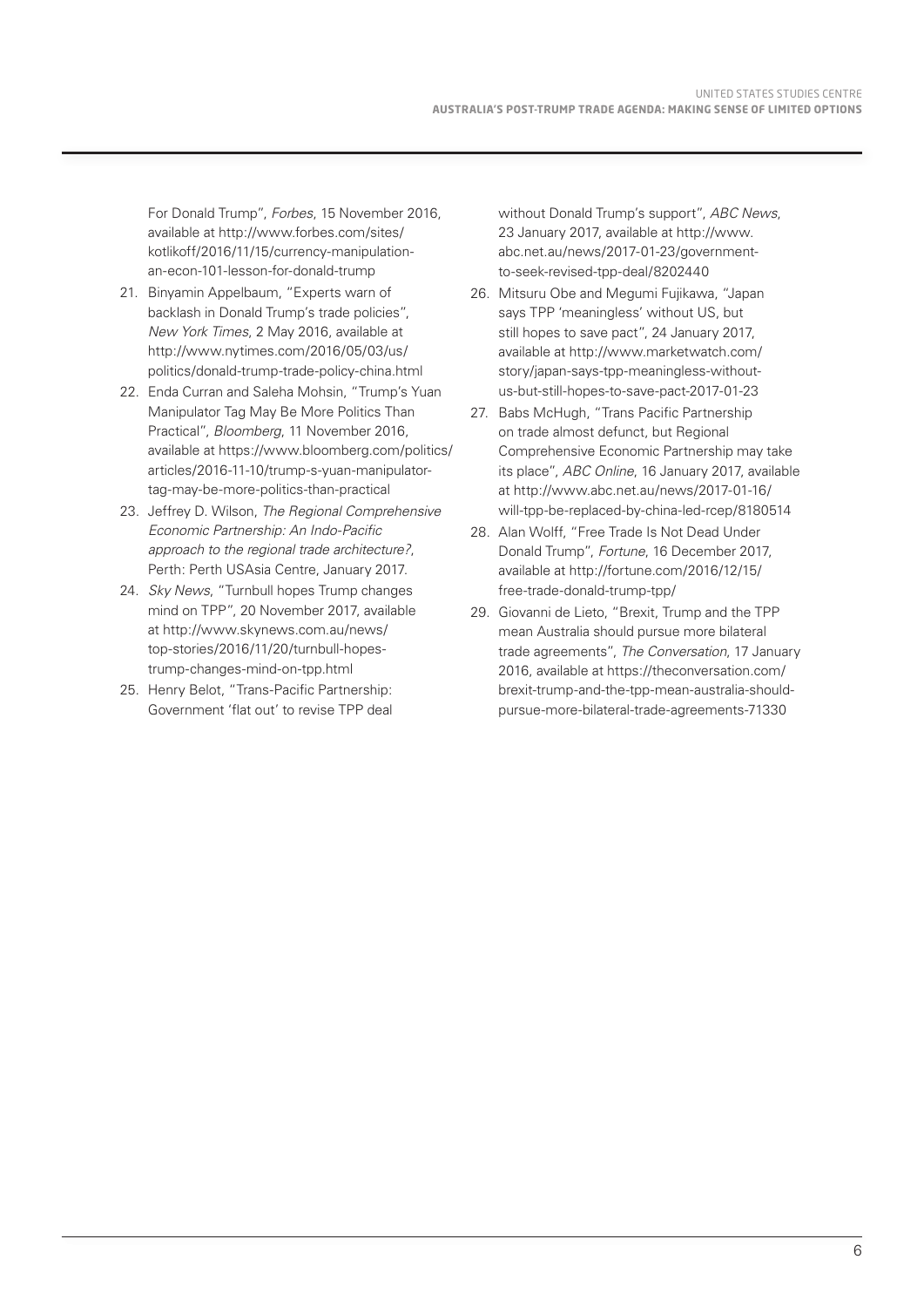#### **About the author**



#### **Jeffrey D. Wilson**

Jeffrey D. Wilson is a Research Fellow with the Perth USAsia Centre. He is a political scientist who specialises in economic regionalism and resource/ energy politics in the Asia-Pacific.

He consults for governments in Australia and the region on trade, energy and security policy issues, and is a sought-after expert commentator on Asian affairs in local and international media.

He was the inaugural winner of the Australian Institute of International Affairs' Boyer Prize (2012) for his work on the politics of China-Australia mining investment.

He is currently the Chief Investigator (with Mark Beeson, UWA) on an Australian Research Council Discovery Project on the politics of Australia-China economic relations.

He is a faculty member of the Asia Research Centre at Murdoch University, where he is a Senior Lecturer in International Political Economy.

Cover photo: US President Donald Trump speaks in the Roosevelt Room of the White House on 7 February 2017 (Getty Images)

**This report may be cited as:**

Jeffrey D. Wilson, "Australia's post-Trump trade agenda: Making sense of limited options," United States Studies Centre at the University of Sydney, February 2017.